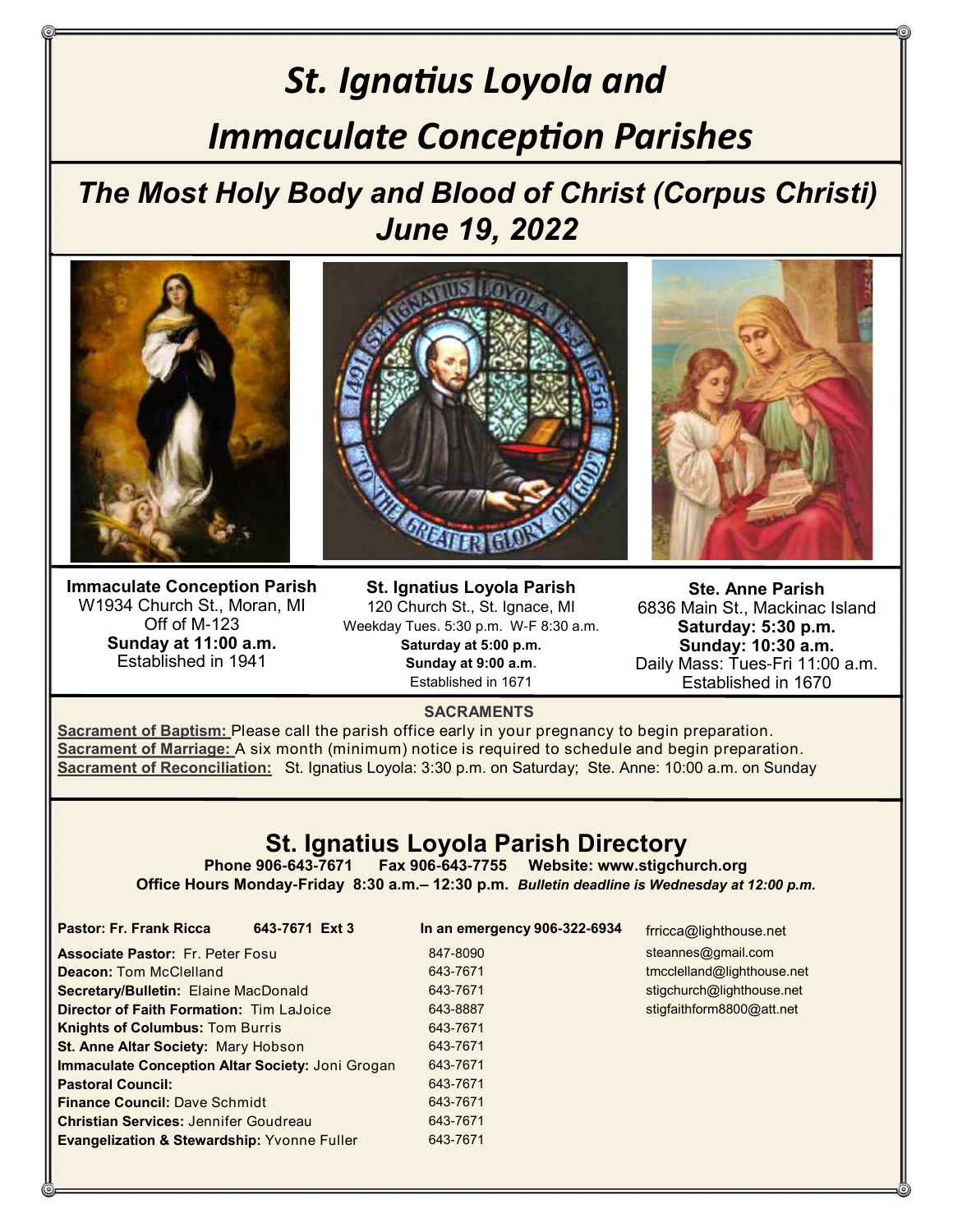|                                                                              | <b>St. Ignatius Loyola</b>                                     |                                                                                                 | The Most Holy Body and Blood of Christ                                                                                                                |                                                                                 |
|------------------------------------------------------------------------------|----------------------------------------------------------------|-------------------------------------------------------------------------------------------------|-------------------------------------------------------------------------------------------------------------------------------------------------------|---------------------------------------------------------------------------------|
|                                                                              |                                                                | "Act as if everything<br>depended on you;<br>trust as if everything<br>depended on God."        | $\ddot{\mathbf{0}}$                                                                                                                                   | <b>SCHEDULE</b><br>& INTENTIONS                                                 |
| <b>St. Ignatius Loyola</b>                                                   |                                                                | <b>tewardchip</b>                                                                               | <b>Saturday, June 18</b><br>5:00 p.m.                                                                                                                 | <b>Intentions of Donna Pope</b><br>on her 86th Birthday<br>By: The Theut Family |
| Fiscal Year 21/22                                                            | away                                                           |                                                                                                 | Sunday, June 19<br>9:00 a.m.                                                                                                                          | +Clyde France<br>By: His Family                                                 |
| 06/05/2022<br>Sunday & Holy Days<br>Loose<br>Fuel                            | <b>WEEKLY</b><br>2,692.00<br>\$<br>\$<br>\$<br>411.00<br>00.00 | <b>YTD</b><br>\$178,134.00<br>\$13,796.00<br>$\mathfrak{L}$<br>4,737.00                         | Tuesday, June 21<br>5:30 p.m.                                                                                                                         | +Nancy LaJoice Flynn<br>By: Tom Flynn                                           |
| <b>Total</b><br>Cemetery<br><b>Flowers</b>                                   | \$<br>3,103.00<br>\$\$\$\$<br>40.00<br>00.00                   | \$196,667.00<br>4,235.00<br>\$<br>\$<br>1,965.00                                                | <b>Wednesday, June 22</b><br>8:30a.m.                                                                                                                 | <b>Intentions of Gert Litzner</b><br>on her 103rd Birthday                      |
| U. P. Catholic<br><b>World Church</b>                                        | 00.00<br>395.00                                                | 544.00<br>$\mathfrak{L}$<br>395.00                                                              | Thursday, June 23<br>8:30a.m.                                                                                                                         | +Brenda Spencley<br>By: The Mortensen Family                                    |
| Thank you for your generosity.<br>Counters for Monday are Terri H. & Judy L. |                                                                |                                                                                                 | Friday, June 24<br>$8:30$ a.m.                                                                                                                        | <b>For a Special Intention</b><br>By: A Parishioner                             |
|                                                                              |                                                                |                                                                                                 | <b>Saturday, June 25</b><br>2:00 p.m.                                                                                                                 | <b>WEDDING</b><br>Bauman-Kujat                                                  |
| turgical<br><b>June 25 &amp; 25</b>                                          |                                                                |                                                                                                 | <b>Saturday, June 25</b><br>5:00 p.m.                                                                                                                 | +Richard & Marie Wilk<br>By: Patrice & Gene Elmer                               |
|                                                                              |                                                                |                                                                                                 | Sunday, June 26<br>9:00 a.m.                                                                                                                          | +Jack Swope<br>By: Stan & Judy Swope                                            |
| <b>ST. IGNATIUS LOYOLA</b>                                                   |                                                                |                                                                                                 | +deceased                                                                                                                                             |                                                                                 |
| <b>LECTOR:</b>                                                               | 5:00 p.m.<br><b>Mike Litzner</b>                               | 9:00 a.m.<br><b>Terri Hoath</b>                                                                 |                                                                                                                                                       | <b>Birthdays This Week</b>                                                      |
| <b>E. M. C.</b>                                                              | Dcn. Tom<br><b>Mary Burris</b>                                 | Dcn. Tom<br>Don Gustafson                                                                       | Donna Pope<br>Gert Litzner                                                                                                                            | June 18<br>June 22                                                              |
| Ushers:                                                                      | David Crisp<br>Paul Sved                                       | Jerry Thibault<br><b>Helen Thibault</b>                                                         | Sherrie Gustafson<br>June 24                                                                                                                          |                                                                                 |
| <b>IMMACULATE CONCEPTION 11:00 a.m.</b><br><b>LECTOR:</b><br>Joni Grogan     |                                                                | Happy Birthday to all and may our Lord continue<br>to bless you with good health and happiness. |                                                                                                                                                       |                                                                                 |
| <b>GREETERS:</b>                                                             | Rosemary Irwin                                                 |                                                                                                 |                                                                                                                                                       |                                                                                 |
| E.M.C.:                                                                      | Deacon Tom                                                     |                                                                                                 | If your name or someone you know is not listed, please call the<br>parish office so we can add them to our list and update our<br>records. Thank you. |                                                                                 |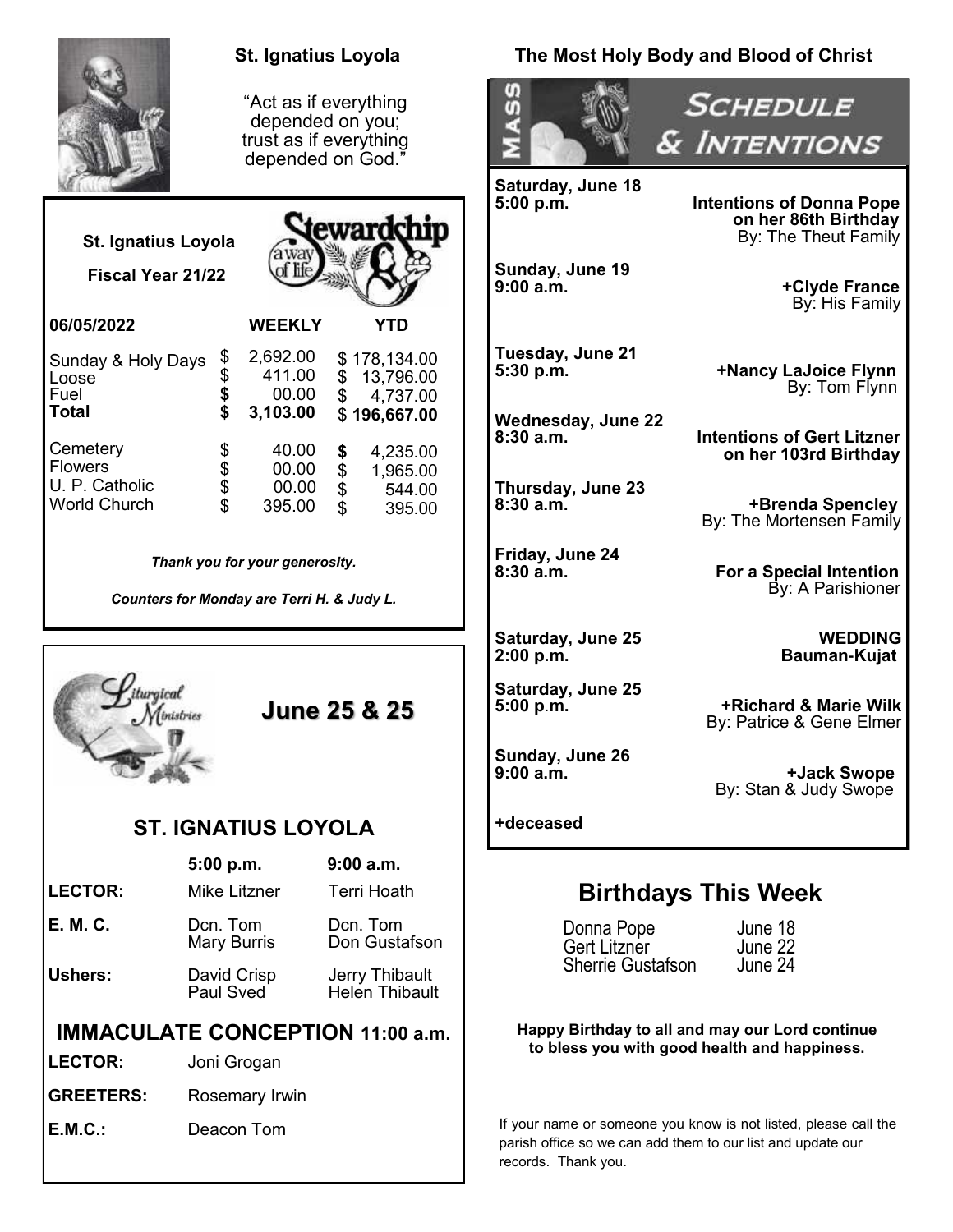#### **The Most Holy Body and Blood of Christ Immaculate Conception Parish** σ *SCHEDULE* Immaculate Mary, σ your praises we sing. & Intentions On earth we, your children, invoke your sweet name. **Sunday, June 19 For Our Three Parishes** eward **Immaculate Conception Saturday, June 25 Fiscal Year 21/22 +Evelyn Corp** By: Mark & Ronda Engle **06/05/2022 WEEKLY YTD Sunday, June 26** Sunday & Holy Days \$ 702.00<br>\$ 319.00 \$ 35,096.00<br>\$ 7.998.00 **11:00 a.m. +Jack Luepnitz** Loose  $$319.00$ <br> $$00.00$ \$ 7,998.00 Fred & Deb Luepnitz Fuel  $$ 00.00$ <br> $$ 1.021.00$ \$ 885.00 **Total \$ 1,021.00 \$ 43,979.00** +deceased Cemetery  $$ 00.00$ <br> $$ 00.00$  $$ 624.00$ <br> $$ 483.00$ Flowers  $$ 00.00$ <br> $$ 00.00$ U. P. Catholic  $$ 00.00$ <br> $$ 53.00$  $\begin{array}{cc} $ & 37.00 \\ $ & 53.00 \end{array}$ World Church \$ 53.00 **SCRIPTURE READINGS FOR SUNDAY**  *Thank you for your generosity.*  **June 19, 2022** *Counters for Monday are Judy L. & Terri H.* Genesis 14:18-20; 1 Corinthians 11:23-26; Luke 9:11b-17  **Please keep those serving in the military in June 26, 2022 your prayers.** Kings 19:16b, 19-21; Galatians 5:1, 13-18; Luke 9:51-62 **Donald Rickley, Laura Blosser, Joe Bellant, Brennan Danielson, Immaculate Conception Parish Jesse Becker, Josh Olmstead, Except on June 11, 2022 Andrew Goldthorpe, and Luke Litzner** Mass, Adoration & Reconciliation on Saturdays Please call the parish office to have your family Mass at 10:00 a.m. followed by Adoration member added to our list. Reconciliation from 11:30 to 12:30 p.m. *PRAYERS FOR THE SICK..***....** Jesus, you are God's gift of healing love. While on earth You healed the sick who came for help. WE BELIEVE THAT YOU CONTINUE TO HEAL THE SICK today. Please heal all those for whom we pray, **Birthdays in June** especially MariAn Huhn, Gary Bigelow, Marilyn Minto, Lily Erin Wright, Courtney Flynn, Jeanne Flynn, Mike Grogan, Travis Leveille, Karen Schaller, Skye Eleanor Wark June 1 Hettel, David Crisp, Anne Ekstrom, Tony Brown, Dan Yake, and those on our prayer list. June 12 Amiya Beaudoin Tonya Beaudoin June 13 **SPONSOR OF THE WEEK:** Mason Bird June 29**BENTLEYS B-M-L CAFE**

*Please view their ad on the back of the bulletin. Please patronize all of our advertisers.*

483.00

\$ 53.00

**Happy Birthday to all and may our Lord continue to bless you with good health and happiness.**